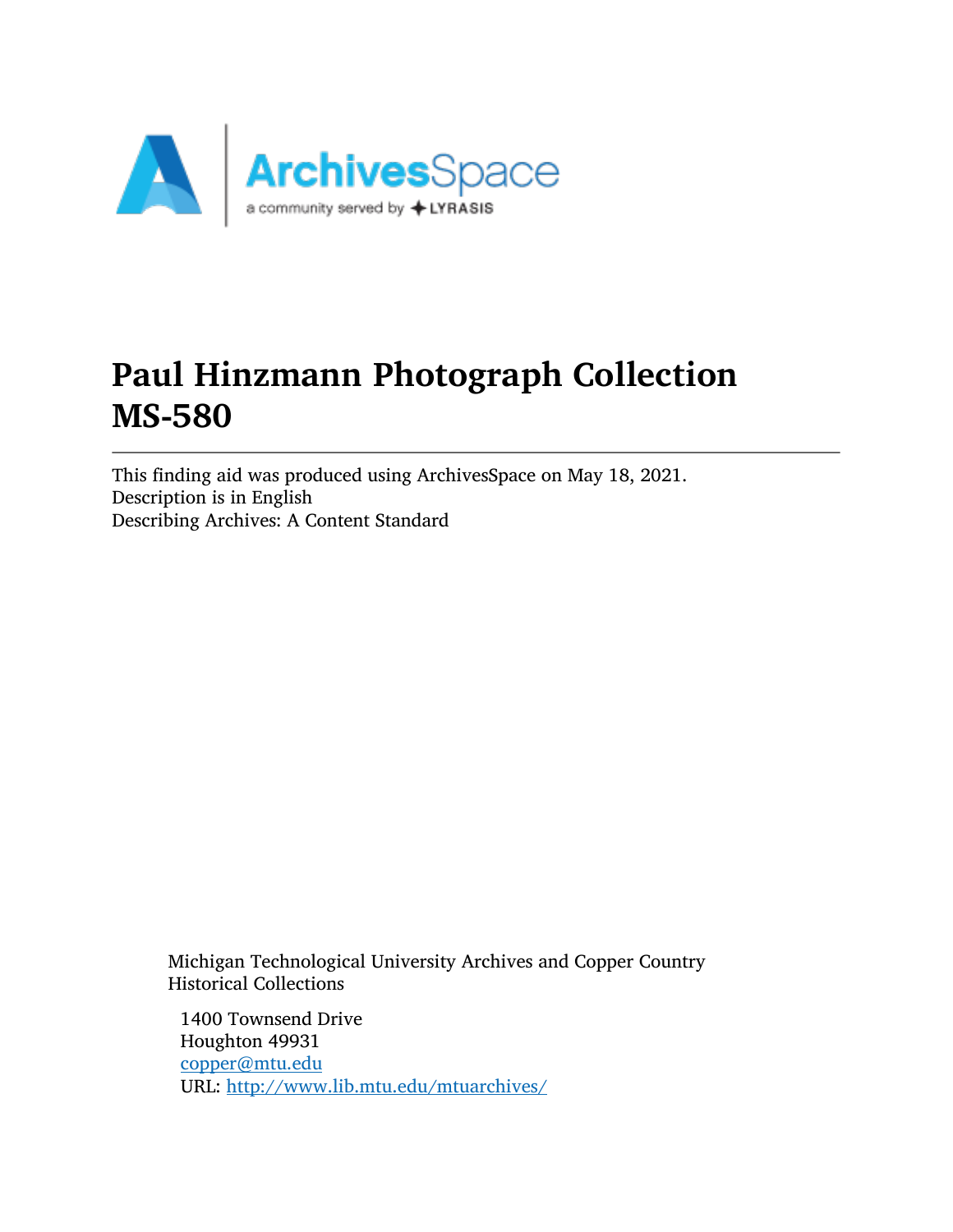## <span id="page-1-0"></span>**Table of Contents**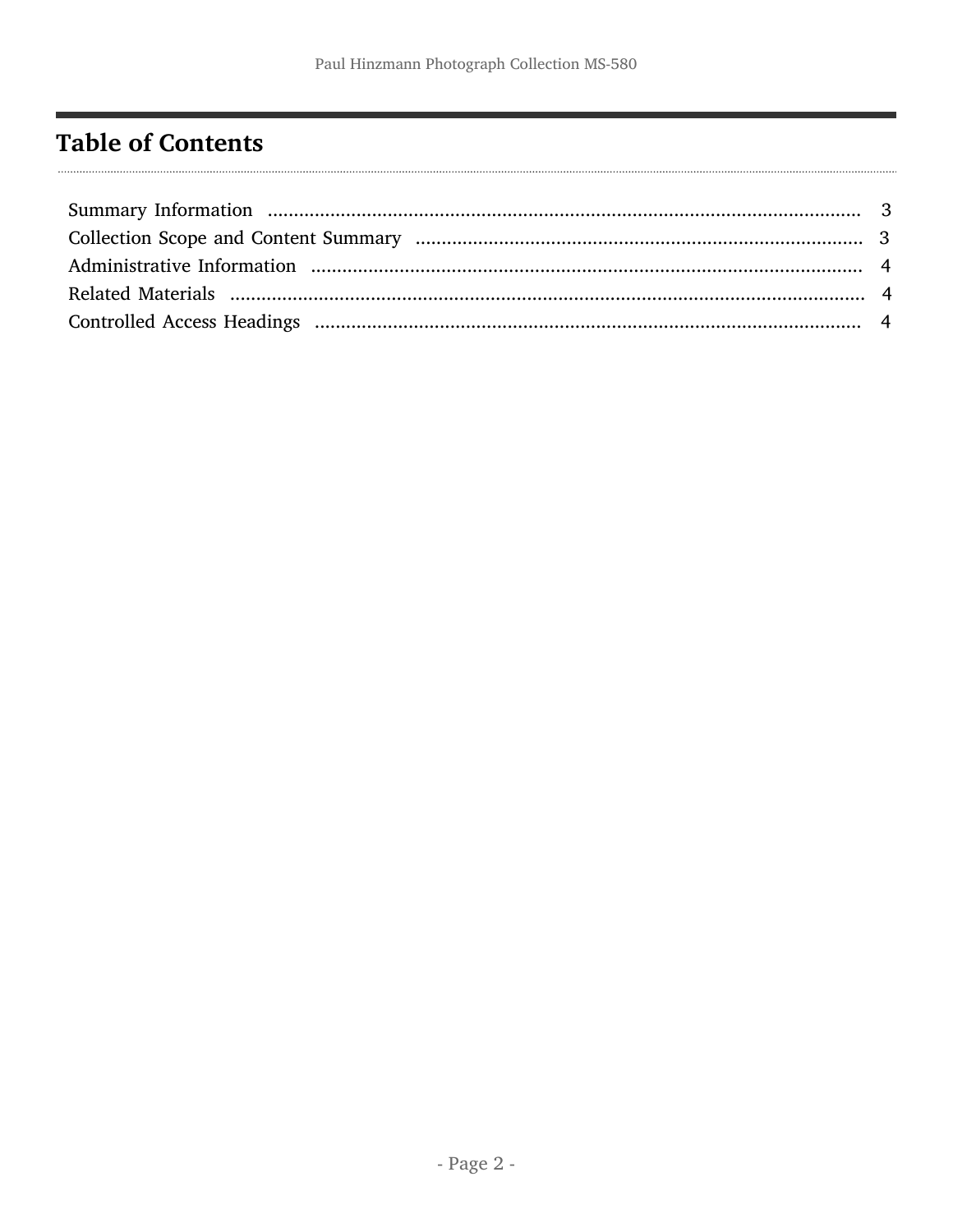## <span id="page-2-0"></span>Summary Information

| <b>Repository:</b><br>Title:        | Michigan Technological University Archives and Copper<br><b>Country Historical Collections</b><br>Paul Hinzmann Photograph Collection                                                                       |
|-------------------------------------|-------------------------------------------------------------------------------------------------------------------------------------------------------------------------------------------------------------|
| ID:                                 | <b>MS-580</b>                                                                                                                                                                                               |
| Date [inclusive]:                   | 1954-1982                                                                                                                                                                                                   |
| <b>Physical</b><br>Description:     | 2.53 cubic feet (5 boxes)                                                                                                                                                                                   |
| Language of the<br><b>Material:</b> | English.                                                                                                                                                                                                    |
| <b>Mixed Materials</b><br>[box]:    | $1 - 5$                                                                                                                                                                                                     |
| Abstract:                           | Photograph collection, 1954-1982, of photographs taken by<br>Paul Hinzmann documenting Copper Country landmarks,<br>including mining company structures and Michigan<br>Technological University buildings. |

## Preferred Citation

MS-580, Paul Hinzmann Photograph Collection, Michigan Technological University Archives and Copper Country Historical Collections, Houghton, Michigan.

^ [Return to Table of Contents](#page-1-0)

## <span id="page-2-1"></span>Collection Scope and Content Summary

Photograph collection, 1954-1982, of photographs taken by Paul Hinzmann documenting Copper Country landmarks, including mining company structures and Michigan Technological University buildings.

^ [Return to Table of Contents](#page-1-0)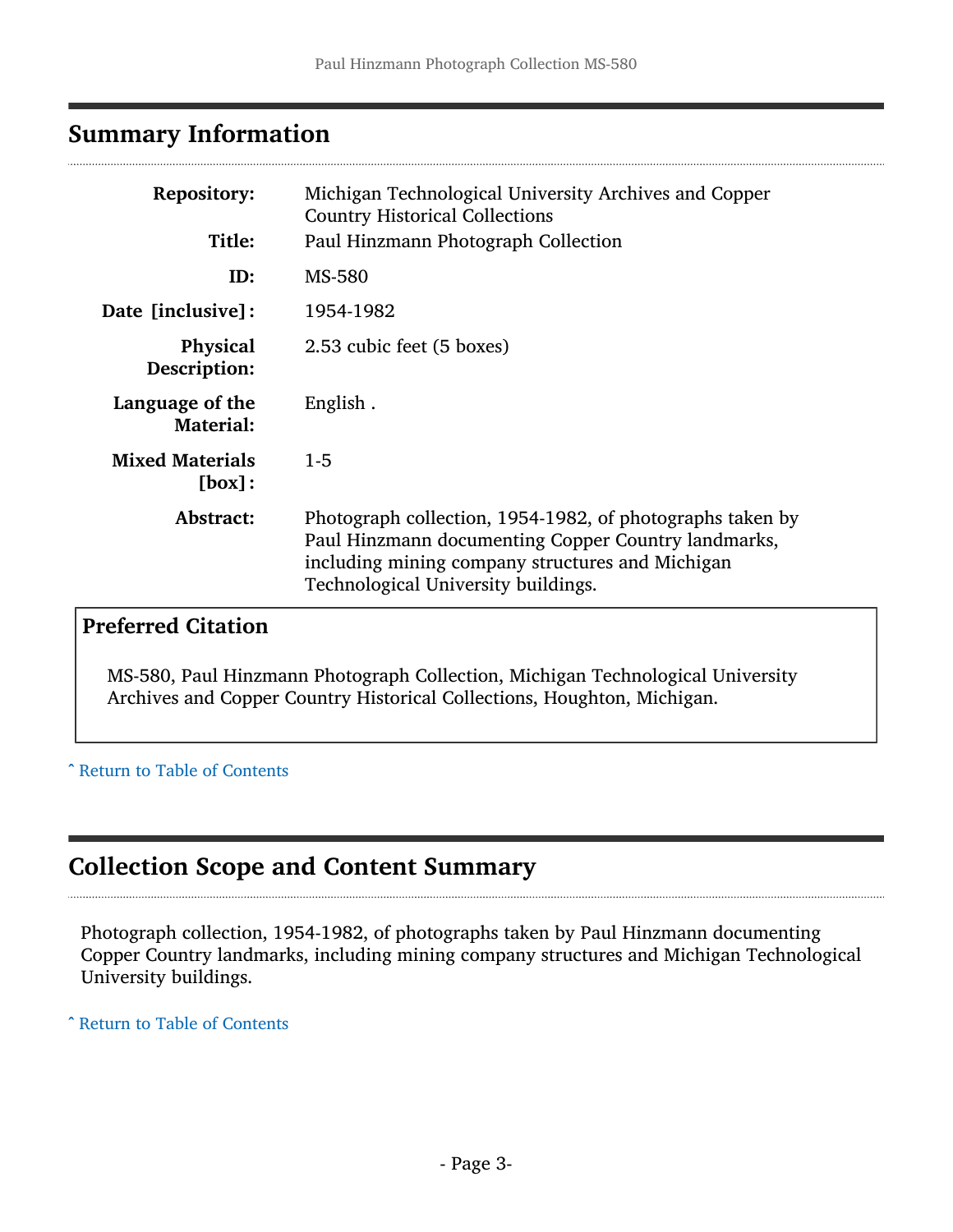## <span id="page-3-0"></span>Administrative Information

#### Publication Statement

Michigan Technological University Archives and Copper Country Historical Collections

1400 Townsend Drive Houghton 49931 [copper@mtu.edu](mailto:copper@mtu.edu) URL: <http://www.lib.mtu.edu/mtuarchives/>

#### Access

Available for use in the Michigan Technological University Archives and Copper Country Historical Collections.

#### Conditions Governing Use

Various copying restrictions apply. Guidelines are available from Michigan Technological University Archives & Copper Country Historical Collections.

^ [Return to Table of Contents](#page-1-0)

## <span id="page-3-1"></span>Related Materials

#### Related Materials

Honorary certificate of membership to the Michigan Tech Amateur Radio Club awarded to Paul Hinzmann (1959); Michigan Technological University Husky Amateur Radio Club Collection (MTU-041); Also located at; Michigan Technological University Archives and Copper Country Historical Collections, Houghton, Michigan.

^ [Return to Table of Contents](#page-1-0)

## <span id="page-3-2"></span>Controlled Access Headings

• Memorabilia